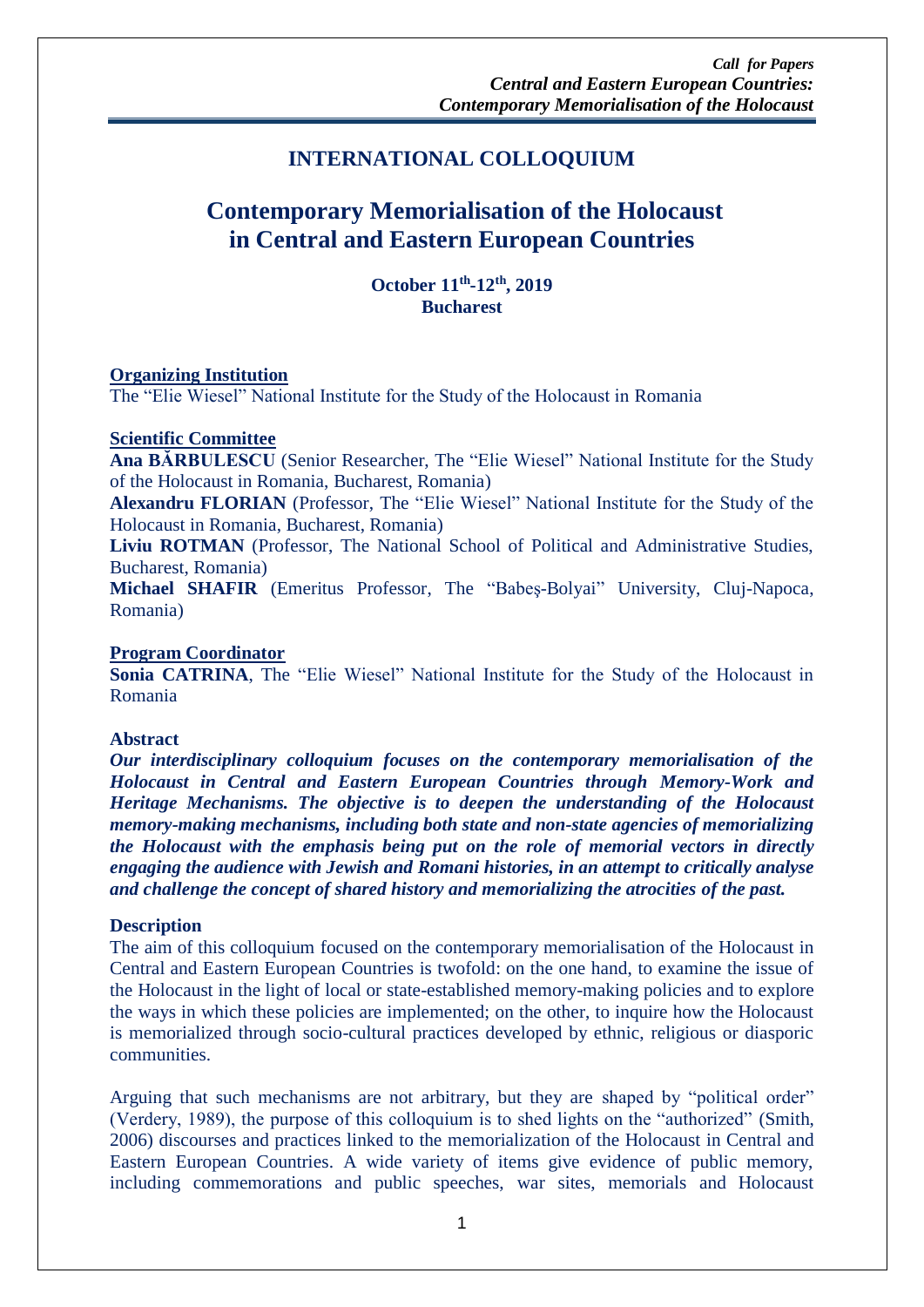#### *Call for Papers Central and Eastern European Countries: Contemporary Memorialisation of the Holocaust*

museums, historical exhibitions and art installations. As official accounts of the Holocaust presented in public space, these markers get a "social function" (Davallon, 2000). Not only do they impact on the historical culture, but they also contribute to internalizing Holocaust memory constructed in the national arena. They function as "communication device(s)" (Davallon, 2000) shaping historical consciousness. But, what does it happen when ideas about the past shaped by (inter)national, regional or local powers as shared identity projects are contested or denied by a range of actors? While recognizing that shared memories are not consensual or uniform, uncontroversial or uncontested, we consider that public memories are "constantly rebuilt by re-makings and the incorporation of the new representations" (Laigneau, 1996), thus embodying ongoing values. Consequently, by taking into account the multiplicity of memory and its continual "travel" through time and space (Rothberg, 2009, Erll, 2011), our international colloquium seeks to explore the challenges faced when building public memory in urban and rural areas from Central and Eastern Europe where the Holocaust was perpetrated and moral and physical pain was inflicted upon the Jewish people.

To reveal modes of "relationship to the past" (Tornatore, 2010, 5) at work in Holocaust memory processes, we are looking for theoretical and empirical researches that emphasize the processes of producing "public memory" in urban, but also rural landscapes, linked to the issue of time and power. Such an approach to the processes of memorializing the Holocaust involves analysing **(1)** the authorized agencies of (re)configuring public memory through national socio-cultural policies, and **(2)** local communities' practices of transmitting their memory related to the Holocaust. More precisely, considering that such multi-layered mechanism entails both inclusion and exclusion, having a changing and dynamic nature, we would like to particularly scrutinize the role of power in shaping the memory of the Holocaust in countries form Central and Eastern Europe from diachronic and synchronic perspectives. From this point of view, our colloquium seeks to understand the extent to which national authorities make use of their power to frame the Holocaust as "public memory", and thus to build common historical narratives. On the other hand, it seeks to mirror the manners through which various social agents, from individuals and communities to NGOs representing the civil society, engage with the past in the local processes of Holocaust memory-making. In this respect, we explore the modalities by which different Jewish and Roma communities give meaning to their past in the present, thus contributing to the processes of shaping the memory of the Holocaust, and how they are producing their future by relying on their traumatic past experiences in contexts of social responsibility.

# **In the lights of these objectives, we welcome papers from academics across a wide range of disciplines to discuss on frames, media and political economy of remembrance, to explore affects engaged and catalysed by processes of shaping public memory, and to examine the social impact of transmitting the memory of the Holocaust.**

#### **A selection of the session themes includes:**

- *State and non-state agencies of memorializing the Holocaust*
- *Contemporary memorialization of the Jewish history*
- *Romani history, national narratives and politics of memory*
- *Holocaust Commemoration: new trends in museums and memorials*
- *Social development of post-war memories and the conflict of memories*
- *Holocaust, representations of the past and social action*
- *Private memories of the Holocaust: a call to conscience*
- *Memory of the Holocaust and affective experiences*
- *Holocaust education and remembrance*